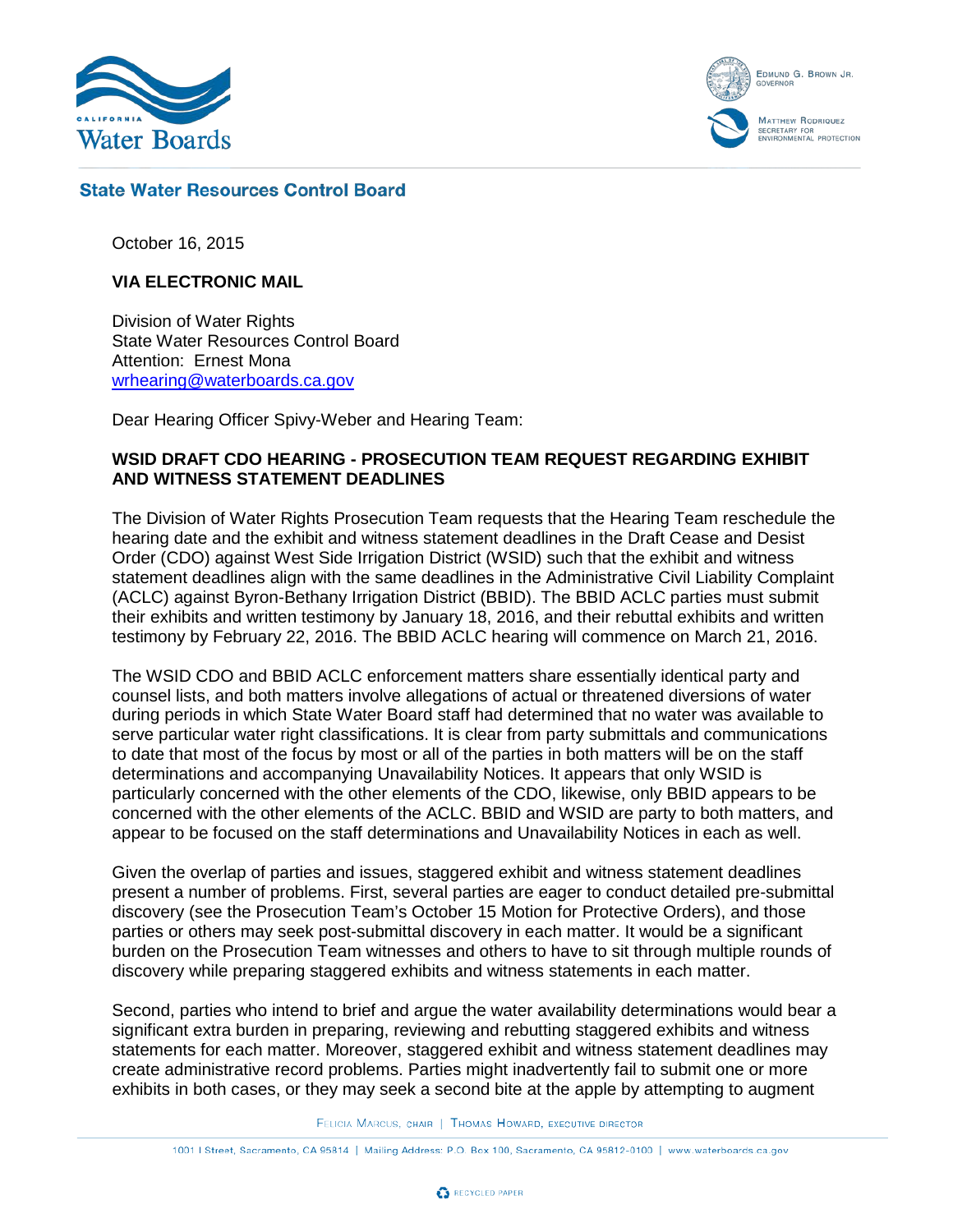the record in the later proceeding in ways that they could have anticipated in the first. Aligned exhibit and witness statement deadlines would allow the water availability determination records to be identical, which would help result in consistent Board decisions on that issue, and would simplify the administrative record should any party appeal the Board decisions to the California Water Curtailment Cases (Sup. Ct. Santa Clara Case #1-15-CV-285182).

The Prosecution Team remains deeply concerned with having timely hearing on proposed injunctive orders such as the WSID CDO. The WSID CDO raises multiple issues that may recur should the drought continue into 2016, or in future droughts. However, using last winter as a guide, the Unavailability Notices regarding post-1914 water rights in the Sacramento Watershed and the Delta (including WSID's License 1381), will likely end soon as winter rains commence. Even if the drought continues, the conditions triggering Unavailability Notices would not likely recur until later in the spring, after the CDO hearing.

The Prosecution Team respectfully suggests that, on balance, any urgency to bring the WSID CDO to hearing in November or January is outweighed by the need to maintain order in developing the record regarding water availability determinations. The best course to maintain such order would be to align the exhibit and witness statement deadlines in the WSID CDO matter with those in the BBID ACLC matter.

Thank you for your consideration of this request.

Sincerely,

# **/s/ Original signed by**

Andrew Tauriainen OFFICE OF ENFORCEMENT Attorney for Prosecution Team

cc: WSID CDO Service List